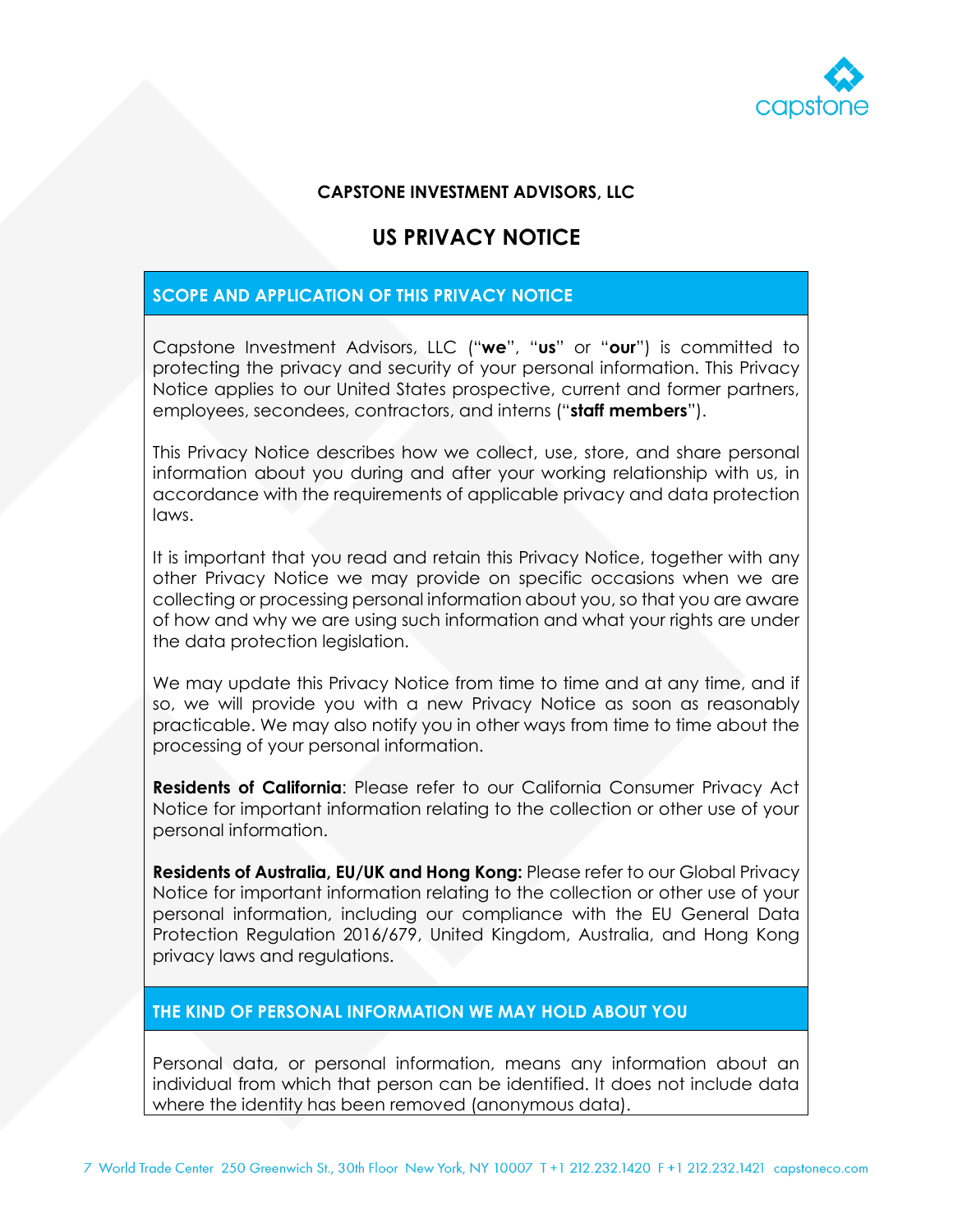There are also "special categories" of more sensitive personal data, which require a higher level of protection, such as information about a person's health, sexual orientation, political opinions, or religious beliefs.

Depending on the circumstances, we may collect, store, and use some or all of the following categories of personal information about you:

- name and personal contact details such title, addresses, telephone numbers, and personal email addresses;
- date of birth;
- gender;
- photographs;
- marital status and dependants;
- next of kin and emergency contact information;
- Social Security number (or equivalent);
- bank account details, payroll records and tax status information;
- compensation, annual leave, pension and benefits information;
- start and leaving date and your reason for leaving;
- location of employment or workplace;
- copies of identification documents;
- immigration status;
- recruitment information (including copies of right to work documentation, references, prior employment records, and other information included in a CV or cover letter or as part of the application process);
- performance and training records, details of qualifications or professional memberships;
- disciplinary and grievance information;
- CCTV footage and other information obtained through electronic means such as swipe card records;
- recordings of telephone communications and information about your use of our information and communications systems; and/or
- credit history (including information on county court judgments or records of personal insolvency).

We may also collect, store and use the following more sensitive personal information:

- information about your race or ethnicity, religious beliefs, and political opinions;
- information about your health, such as any medical condition, health and sickness records, COVID testing results, COVID screening and questionnaires, and vaccination records;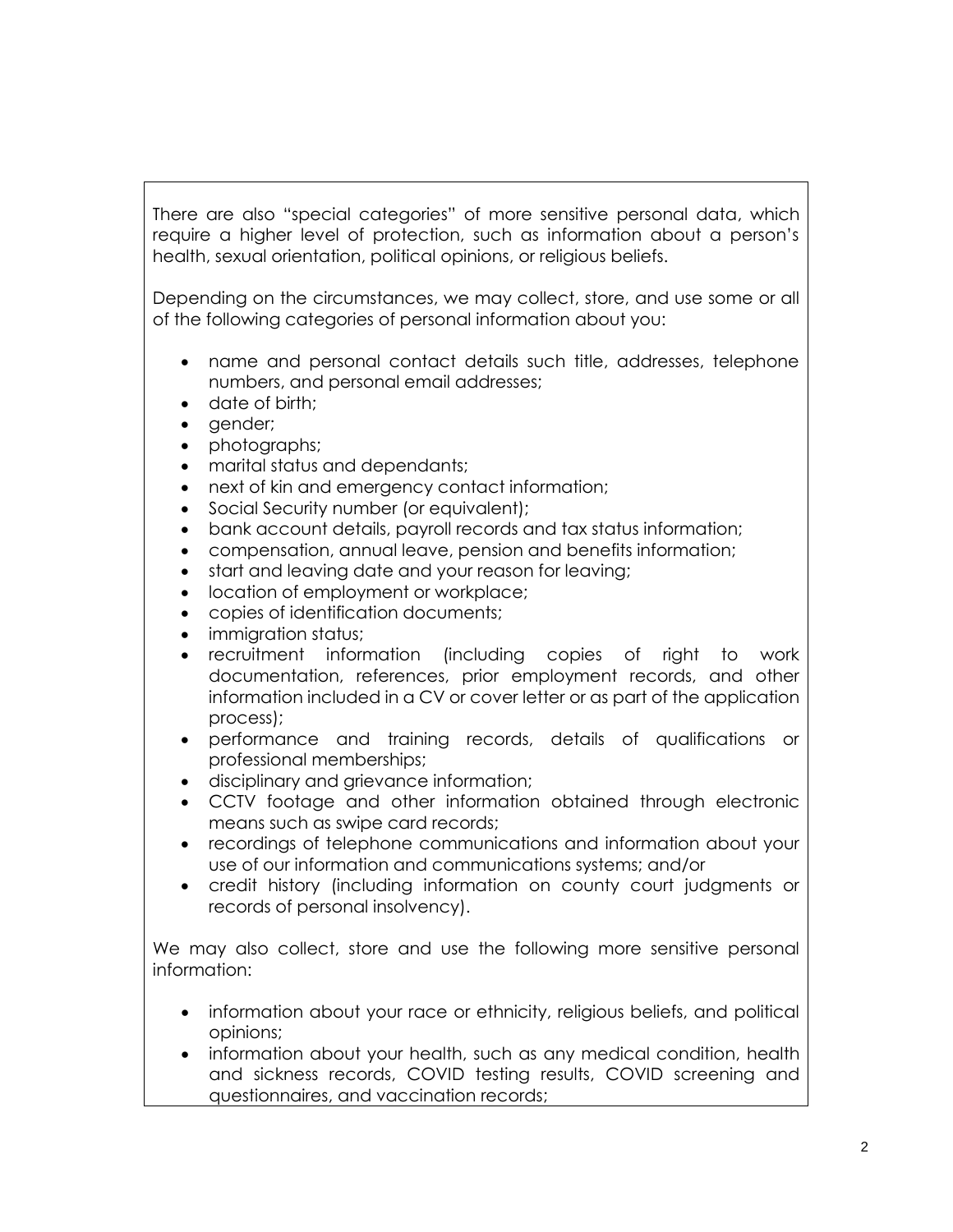- biometric data (*e.g.* fingerprints); and/or
- information about criminal convictions and offences.

### **HOW IS YOUR PERSONAL INFORMATION COLLECTED?**

We collect personal information about staff members through the application, recruitment, and hiring process, either directly from candidates or from a recruitment agency or background check provider. We may sometimes collect additional information from our group companies or third parties, including former employers, credit reference agencies, government or regulatory authorities, or through publicly available sources of information.

We will collect additional personal information in the course of job-related activities and our compliance procedures throughout the period of you working for us.

# **HOW WE MAY USE INFORMATION ABOUT YOU**

We will only use your personal information when permitted by applicable law. Most commonly, we will use your personal information in the following circumstances:

- where we need to perform the contract we have entered into with you;
- where we need to comply with a legal obligation; or
- where it is necessary for our legitimate interests (or those of a third party) and your interests and fundamental rights do not override those interests.

Some of the above grounds for processing your personal information will overlap and there may be several grounds that justify our use of your personal information.

We will only use your personal information for the purposes for which we collected it, unless we reasonably consider that we need to use it for another reason and that reason is compatible with the original purpose. If we need to use your personal information for an unrelated purpose, we will notify you and we will explain the legal basis that allows us to do so.

Please note that we may process your personal information without your knowledge or consent, where this is required or permitted by applicable law.

We may process your personal information in the following situations: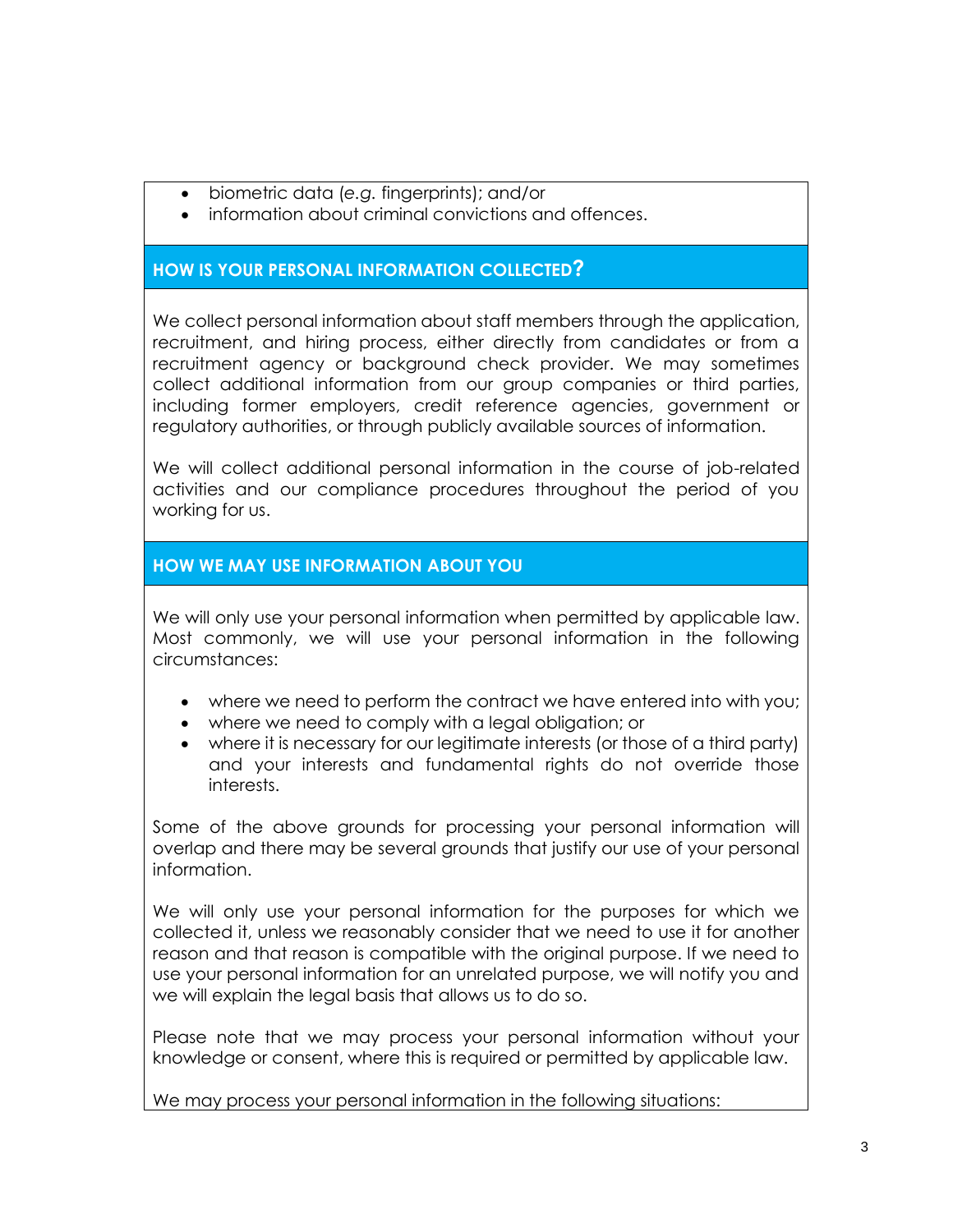- making a decision about your recruitment or appointment;
- conducting background checks;
- determining the terms on which you work for us;
- checking you are legally entitled to work in the applicable jurisdiction;
- paying you and, if you are an employee or deemed employee for tax purposes, deducting federal, state and local taxes, if applicable;
- providing to you health, travel, life, and disability insurance, gym membership, retirement benefits, liaising with the trustees or managers of a retirement plan, and any other provider of employee benefits;
- operating any staff incentive plans;
- administering the contract we have entered into with you;
- business management, business continuity and planning, including accounting and auditing;
- conducting performance reviews, managing performance, and determining performance requirements;
- making decisions about salary reviews and compensation;
- assessing qualifications for a particular job or task, including decisions about promotions;
- gathering evidence for possible grievance or disciplinary hearings;
- making decisions about your continued employment or engagement and making arrangements for the termination of our working relationship;
- education, training, and development requirements;
- dealing with legal disputes involving you, or other staff members, including accidents at work;
- managing holiday entitlement or absence;
- complying with health and safety obligations;
- $\bullet$  infection control and prevention (e.g., COVID-19);
- arranging for travel and accommodation for business related travel;
- to comply with our regulatory obligations (including our internal compliance procedures) or to prevent fraud;
- to monitor your use of our information and communication systems to ensure compliance with our IT and internal compliance policies;
- to ensure network and information security, including preventing unauthorised access to our computer and electronic communications systems and preventing malicious software distribution; and/or
- equal opportunities monitoring.

You should also be aware that CCTV cameras may exist in communal areas and in certain business areas. The purpose of the CCTV cameras is to ensure the safety and security of our premises and employees and visitors; to deter and detect crime; and to use in evidence of any act that is the subject of any investigation or disciplinary or grievance hearing. We reserve the right to add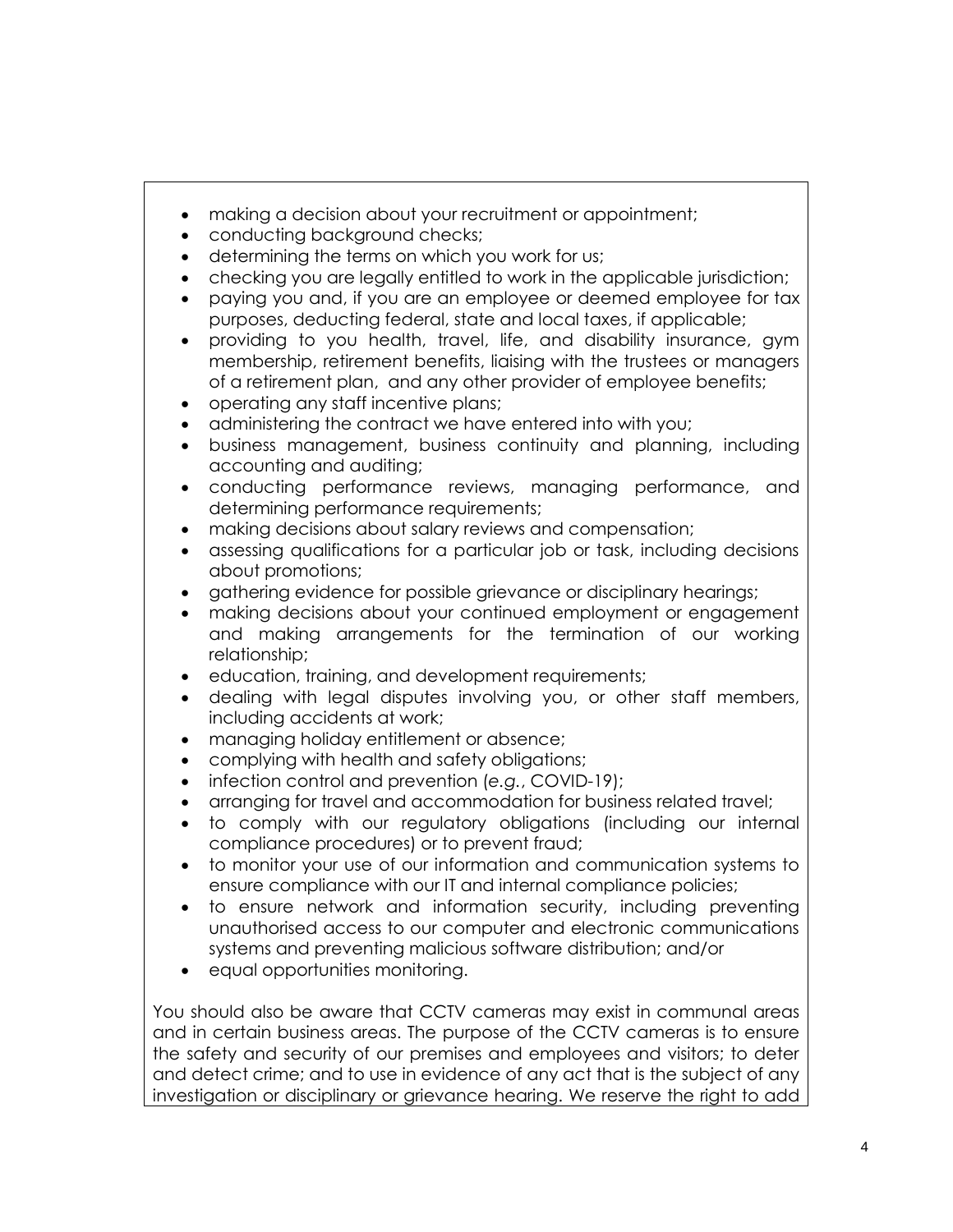additional cameras as business or security needs dictate. All CCTV recordings are retained in a secure place, subject to controlled access.

## **WHAT HAPPENS IF YOU FAIL OR REFUSE TO PROVIDE INFORMATION?**

If you fail to provide certain information when requested, we may not be able to offer you employment or perform the contract we have entered into with you (such as paying you or providing a benefit), or we may be prevented from complying with our legal obligations (such as compliance with our regulatory obligations or to ensure the health and safety of our workers).

# **HOW WE MAY USE "SENSITIVE" INFORMATION ABOUT YOU**

"Special categories" of particularly sensitive personal information require higher levels of protection. We need to have further justification for collecting, storing, and using this type of personal information. We may process special categories of personal information:

- in limited circumstances, with your explicit written consent; or
- where we need to carry out our legal obligations or exercise rights in connection with employment.

We may use information relating to leave of absence, which may include sickness absence or family related leave, to comply with employment and other laws. We may also use information about your physical or mental health, or disability status, to ensure your health and safety in the workplace and to assess your fitness to work, to provide appropriate workplace adjustments, to monitor and manage sickness absence, and to administer benefits including statutory maternity pay, statutory sick pay, retirement or pensions, and permanent health insurance.

Where you leave employment and the reason for leaving is determined to be health or disability related, the records relating to that decision and the condition may be used for the purposes of administering or facilitating any pension or insurance entitlement.

We may obtain and use information about your political opinions (such as public donations, political affiliations, or other outside interests) in the course of operating our compliance procedures designed to comply with applicable law. We may use information about your religious beliefs in the context of managing holiday entitlement. We may use information about your race or national or ethnic origin, religious, or your sexual life or sexual orientation, to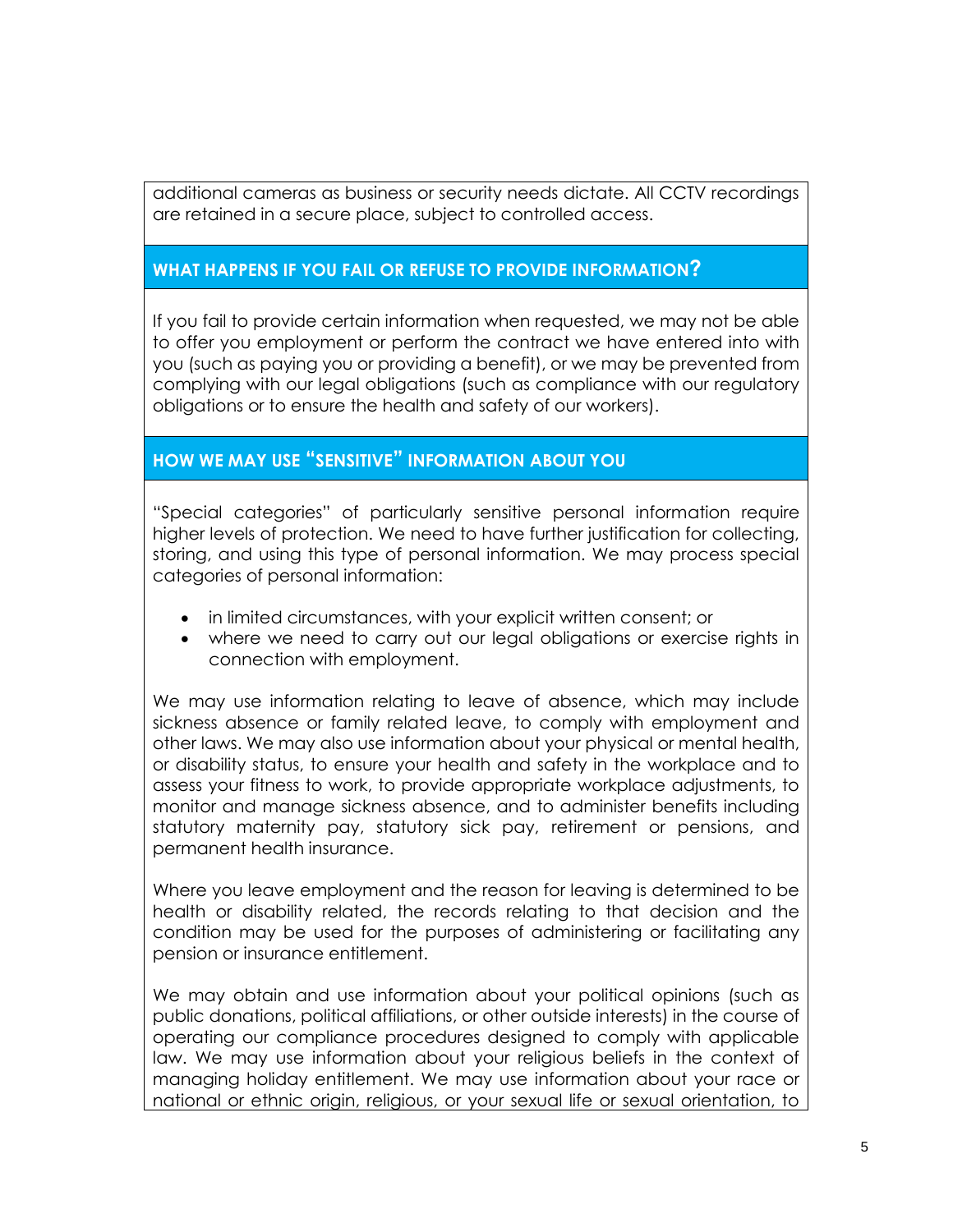ensure meaningful equal opportunity monitoring and reporting. We may also process this type of information about your race or national or ethnic origin, religious, or your sexual life or sexual orientation where it is needed in relation to legal claims or to protect your interests (or someone else's interests) and you are not capable of giving your consent, or where you have already made the information public.

We do not need your consent if we use special categories of your personal information to carry out our legal obligations or exercise specific rights in the field of employment law. In certain circumstances, we may approach you for your written consent to allow us to process certain particularly sensitive data. If we do so, we will provide you with full details of the information that we would like and the reason we need it, so that you can carefully consider whether you wish to consent. *You should be aware that it is not a condition of your contract with us that you agree to any request for consent from us.*

### **INFORMATION ABOUT CRIMINAL CONVICTIONS**

We do not intend to process information about criminal convictions or offenses; however, this type of information may be obtained by us during preemployment background checks or may be provided by you in the context of applications to our regulators.

We may also use information relating to criminal convictions where it is necessary in relation to legal claims, or where it is necessary to protect your interests (or someone else's interests).

## **AUTOMATED DECISION-MAKING**

You will not be subject to decisions based solely on automated decisionmaking.

## **HOW WE MAY SHARE YOUR INFORMATION**

We will share your personal information with third parties where required by law, where it is necessary to administer the working relationship with you, or where we have another legitimate interest in doing so. For these purposes, "third parties" will include third-party service providers and other entities within our group. The following activities are carried out by third-party service providers: payroll, retirement plan administration, benefits provision and administration, IT services, background check services, and immigration services.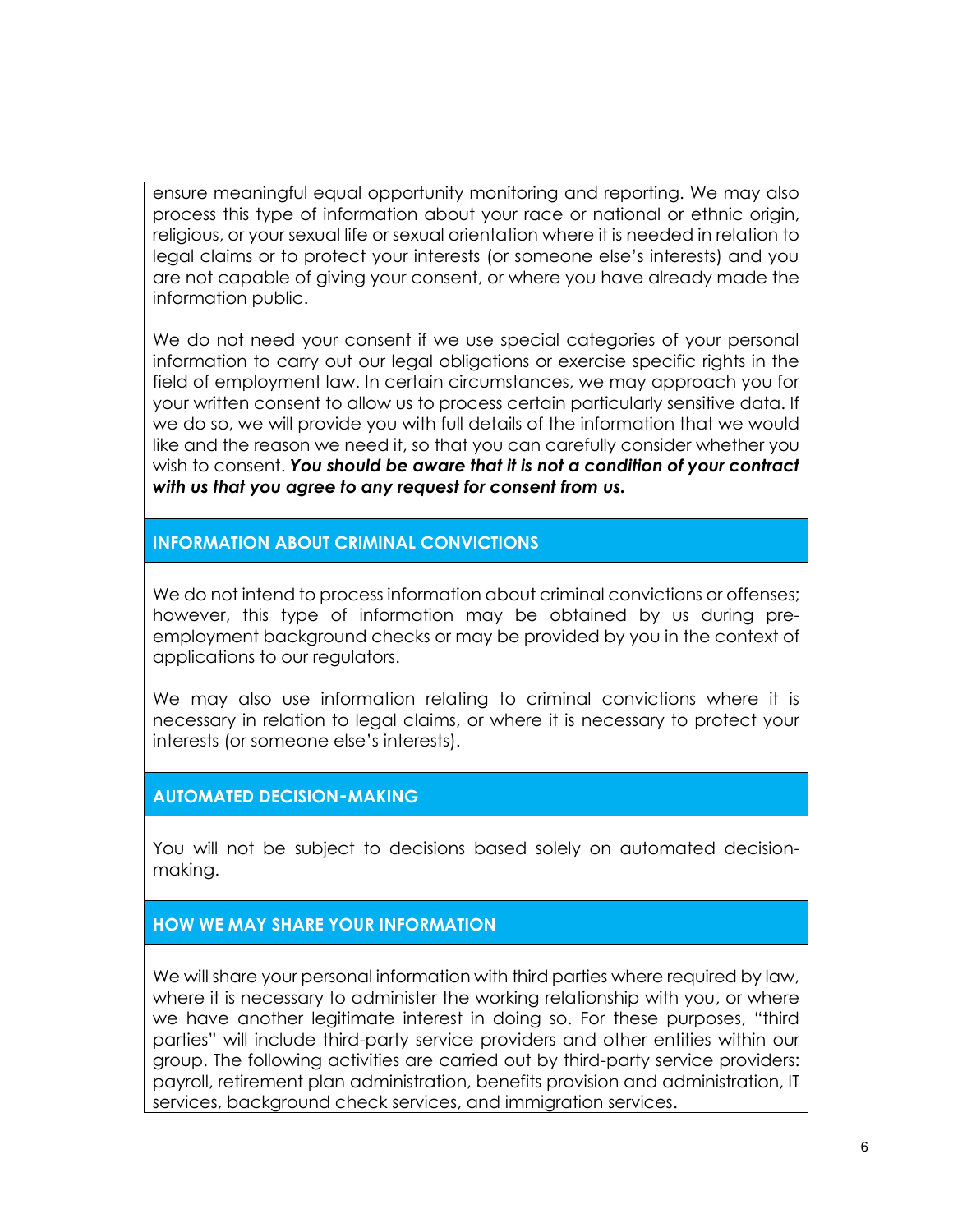We may share information about you with our trading counterparties (*e.g.* brokers, banks, exchanges or clearinghouses) or service providers to our clients (*e.g.* the fund administrator or custodian). This type of sharing is necessary to establish or operate trading or bank accounts, facilitate communications and reporting by such service providers, or to comply with regulatory obligations (*e.g.* transaction reporting). We are also required to provide certain information about you to our regulators and tax authorities to comply with applicable reporting obligations and to maintain registrations and approvals necessary to conduct our business.

We will share your personal information with other entities in our group as part of our regular reporting activities on company performance, for system maintenance support and hosting of data, or operation of staff benefits and/or incentive plans.

We may share your personal information with other third parties, for example in the context of the possible sale or restructuring of the business. In this situation we will, so far as possible, share anonymised data with the other parties before the transaction completes. Once the transaction is completed, we will share your personal data with the other parties if and to the extent required under the terms of the transaction.

## **OUR DATA RETENTION POLICY AND SECURITY**

We have implemented appropriate security measures to prevent your personal information from being accidentally lost, used, or accessed in an unauthorised way, altered, or disclosed. In addition, we limit access to your personal information to those staff members and third parties who have a business need to know this information. Such persons will only process your personal information on our instructions and are subject to a duty of confidentiality to us.

We have implemented procedures to deal with any suspected data security breach and will notify you and any applicable regulator of a suspected breach where we are legally required to do so.

We will only retain your personal information for as long as necessary to fulfil the purposes we collected it for, including for the purposes of satisfying any legal, accounting, or reporting requirements. Details of retention periods for different aspects of your personal information are available upon request from our Chief Compliance Officer. To determine the appropriate retention period for personal data, we consider the amount, nature, and sensitivity of the personal